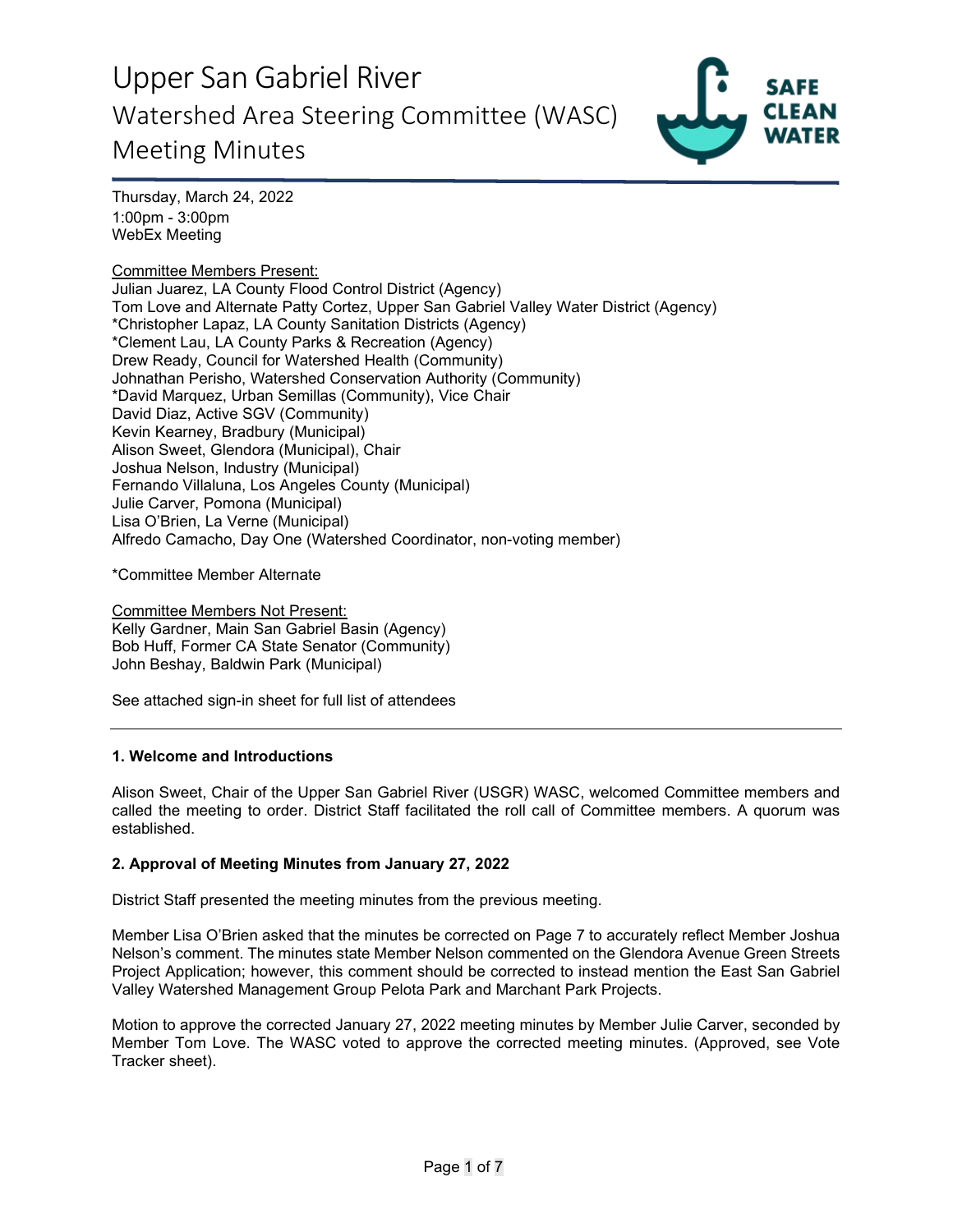

### **3. Committee Member and District Updates**

There were no Committee member updates.

District Staff provided the following update:

- On March 1, 2022, the Board of Supervisors voted to continue meeting virtually, acting under the authority of Assembly Bill 361 which authorizes public committees to meet without complying with all the teleconferencing requirements of the Brown Act when the situation warrants it. The Board is reviewing every 30 days and will act to cover all the commissions and committees under their authority.
- Under the Municipal Program, Annual Plans are due April 1 to the Safe, Clean Water Program (SCWP). Annual Plans are required to receive the Municipal Program revenue. If any municipality has not submitted their Annual Plan, please do so promptly. The reporting module has been updated to add functionality and streamline the Annual Plan process. The District hosted an information session on March 7. The recording and FAQ has been posted on the Safe Clean Water website.
- The SCWP Interim Guidance document is available for public review on the website. The public review period has been extended to March 27, 2022.
- WASC members should complete their Annual Statement of Economic Interest, Form 700, by April 1. Late statements are subject to a fee of \$10 per day, up to \$100. WASC members should have received a reminder email about this.
- The Stormwater Investment Plan (SIP) tool has been updated to accurately reflect rollover funds, including unused Technical Resources Program (TRP) funding, and operations and maintenance projections.
- The District reminded the Committee members that it is important for the WASC and the work of the Regional Program to remain transparent and fair. These principles are built into the Safe, Clean Water Program and are represented by the *ex parte* disclosures on each agenda. WASC members whose job connects them to specific projects should ask colleagues or consultants to attend WASC meetings to share about or advocate for those projects during SIP deliberations and should avoid using their position as WASC members to advocate for projects from their home entities. Not all projects are connected to a WASC member's full-time job and must advocate for their inclusion during the managed opportunities (the application itself, presentation(s), questions from the WASC, and the public comment period). Ensuring each project gets treated fairly during discussion and voting agenda items and that all proponents have equal access to engage in the WASC discussion needs to be part of how the WASC manages itself.

### **4. Watershed Coordinator Updates**

Watershed Coordinator Alfredo Camacho provided an update on recent activities:

- Connected with all 10 Infrastructure Program (IP) project applicants.
- Hosted or participated in 28 engagement events throughout the watershed area.
- Collaborated with neighboring watershed coordinator and elected officials/staff to maximize impact and reach.

Watershed Coordinator Camacho also provided an update on IP projects funded in Rounds 1 and 2. Member Johnathon Perisho asked how the watershed coordinators intend to use the survey responses. Watershed Coordinator Camacho answered that the survey responses will guide outreach, contribute to a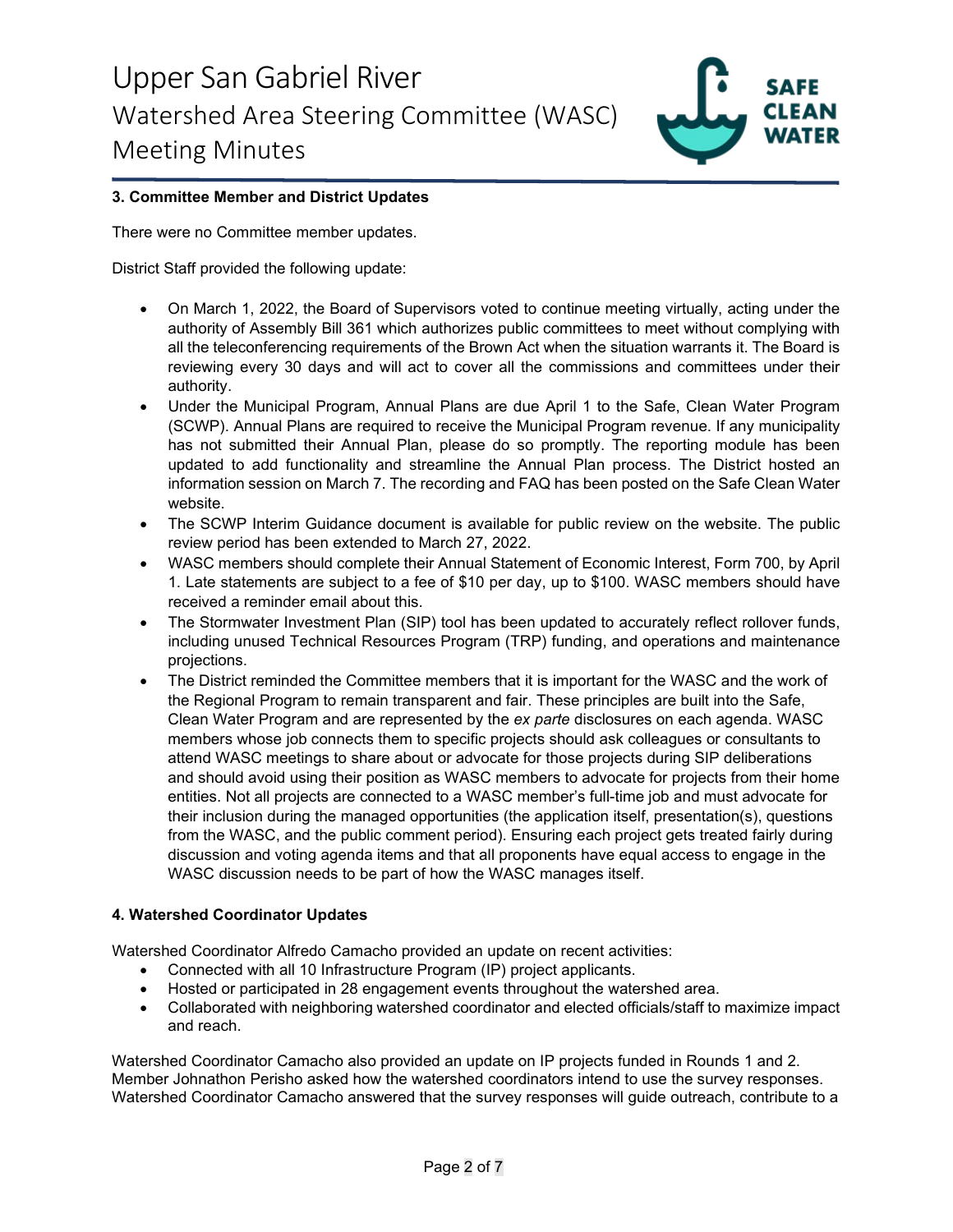

better understanding of the community's desires, and help to identify potential projects and community organizations to engage.

Member Drew Ready asked if Watershed Coordinator Camacho could provide details on the outreach to municipalities for funded projects. Watershed Coordinator Camacho answered that all project applicants have been willing to conduct community engagement. The Barnes Park Project will conduct outreach in mid-2022. Watershed Coordinator Camacho said they email project applicants on a regular basis and offer to help with the community outreach process in numerous ways (e.g., canvassing).

#### **5. Ex Parte Communication Disclosures**

There were no ex parte communication disclosures.

#### **6. Public Comment Period**

Nora Garcia (City of Pomona) submitted a public comment letter in support of re-selecting Day One for the Watershed Coordinator position of the USGR Watershed. The public comment will be included in the meeting minutes.

Shari Garwick (Director, City of San Dimas) spoke on behalf of the East San Gabriel Valley Watershed Management Group. Garwick stated that the East San Gabriel Valley Watershed Management Group contributed approximately 24% of the total regional program funds for the USGR Watershed Area, and that the group has only received about 3% of the regional SCWP funds guaranteed to construction funding and design. Garwick stated that, as a small community, the SCWP funds play a critical role in allowing the watershed to meet the Regional Water Quality Control Board's requirements. Garwick said that funding is directly tied to the realization of community benefits. Garwick cited Section 18.07.B.2.D of LA County Flood Control District Code, stating that benefits should be distributed equitably based on contributions. Garwick stated that since the WASC has already allocated over 80% of the WASC funds throughout for the watershed for the first six years, the East San Gabriel Valley Watershed Management Group has been left behind. Garwick said that they believe they have a responsibility as public servants to deliver what voters intended when voting for Measure W. Garwick encouraged the WASC to fund both the Marchant Park and Pelota Park Projects, highlighting the importance of the projects for the city. Garwick said that the Marchant Park project is directly adjacent to an elementary school, where 60% of the students participate in the Free or Reduced Lunch program. Garwick wrapped up their public comment by emphasizing the importance of the project in helping the watershed meet water quality requirements.

Laura Santos (Bassett Community member) expressed gratitude for Watershed Coordinator Camacho and their help in their community. Santos reminded the WASC that there is a pond restoration project that needs to be completed in the 6-acre, vacant area along Walnut Creek. Santos said the project will not likely break ground for many years, which allows time for community outreach and education. Santos reiterated their gratitude for Watershed Coordinator Camacho's assistance in Santos' community.

Richard Watson expressed gratitude to the USGR WASC for funding the Pathogen Reduction Study last year. Watson updated that four WASCs (USGR, South Santa Monica Bay, Lower Los Angeles River, and Santa Clara River) have agreed to fund the project this year. Watson shared that the study plans to move forward this year. Watson said that the Regional Board expressed their support for the study on March 10, though the Regional Board did not commit to any changes to standards. Watson is available to answer any questions.

Member Ready requested District Staff respond to the East San Gabriel Valley Watershed Management letter. Member Ready noted that the Fairplex Project, funded in previous rounds, had a total budget of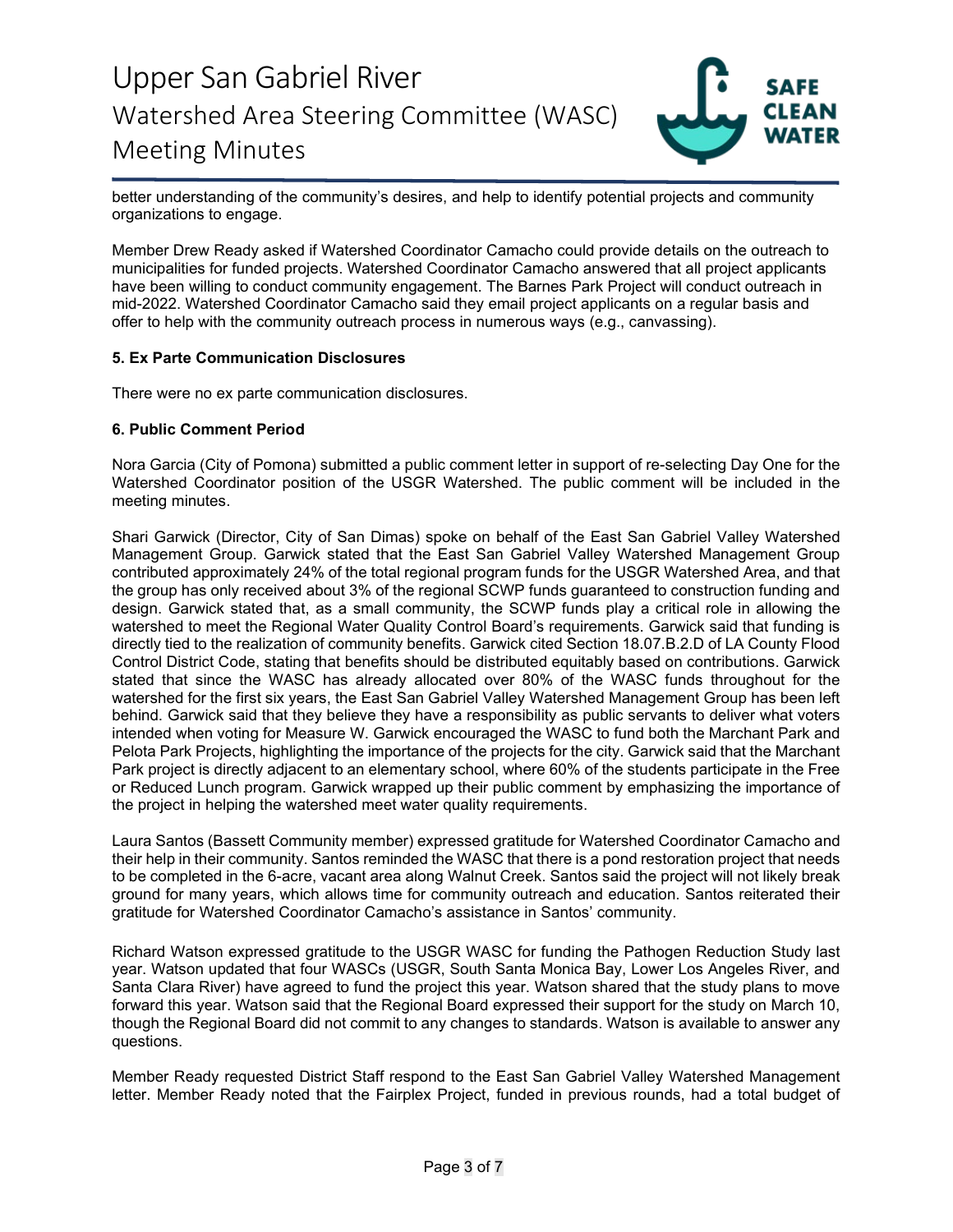

around \$30 million. Member Ready asked how that contribution affected the content of the East San Gabriel Valley Watershed Management letter. District Staff stated they would have to look more closely at the request. The District added that the ordinance language specifically references the distribution of municipality benefits, not necessarily investment of dollars. District Staff noted that it is up to the WASC's discretion to determine the best distribution of benefits across the region. Committee members should consider the 14 SCWP goals when evaluating projects, and they should prioritize those which deliver multiple benefits. The District hopes to have more guidance in the future, following the completion of the Metrics and Monitoring Study (MMS).

### **7. Presentation and Discussion Items**

### **a) Selection of the Upper San Gabriel River Watershed Coordinator for the next term**

District Staff said that the Day One contract is almost over and the WASC has the option of extending the contract. Chair Sweet expressed their support for renewing Day One's contract.

### **b) Summary of Scientific Studies from the Southern California Coastal Water Research Project (SCCWRP)**

District Staff shared the intention behind SCCWRP's independent, rapid reviews. SCCWRP created a standardized review template, organized an expert review panel, distributed the review template, and pulled together the report, which was sent to the Committee members. District Staff noted the reviews should be used as a resource for WASC decision-making and that project proponents are available to answer any questions or concerns that arose from comments in the review.

- **c) Upper San Gabriel River (USGR) Project Prioritization and Selection Discussion for populating the Fiscal Year 2022-23 Stormwater Investment Plan. SCW Portal & USGR Scoring Rubric**
	- i. Infrastructure Program (IP)
		- (1) Glendora Avenue Green Streets City of Glendora
		- (2) Pelota Park East San Gabriel Valley Watershed Management Group
		- (3) Marchant Park East San Gabriel Valley Watershed Management Group
	- ii. Scientific Studies (SS)
		- (1) Maximizing Impact of Minimum Control Measures San Gabriel Valley Council of Governments
		- (2) Community Garden Stormwater Capture Investigation Los Angeles Community Garden Council

District Staff reviewed the resources available to Committee members for SIP decision-making. District Staff reminded the Committee members that, in general, partial funding without a clear path to project completion is discouraged. This is to ensure that the WASC fulfills its intent for projects to realize their benefits claimed and fund projects to completion. District Staff asked that the WASC account for future funding, including construction funds, when approving the Fiscal Year (FY) 2022-2023 SIP. District Staff stated that overages in the SIP would be flagged, and it would be up to the discretion of the Regional Oversight Committee (ROC) and Board of Supervisors to approve the SIP.

Member David Diaz asked if the District or County understood or considered that funding designonly projects aided projects in acquiring other sources of funding. Member Diaz also asked if the WASC was obligated to fund future construction costs for projects approved for design-only in the SIP. District Staff stated that the intent of the program is to fund projects through completion to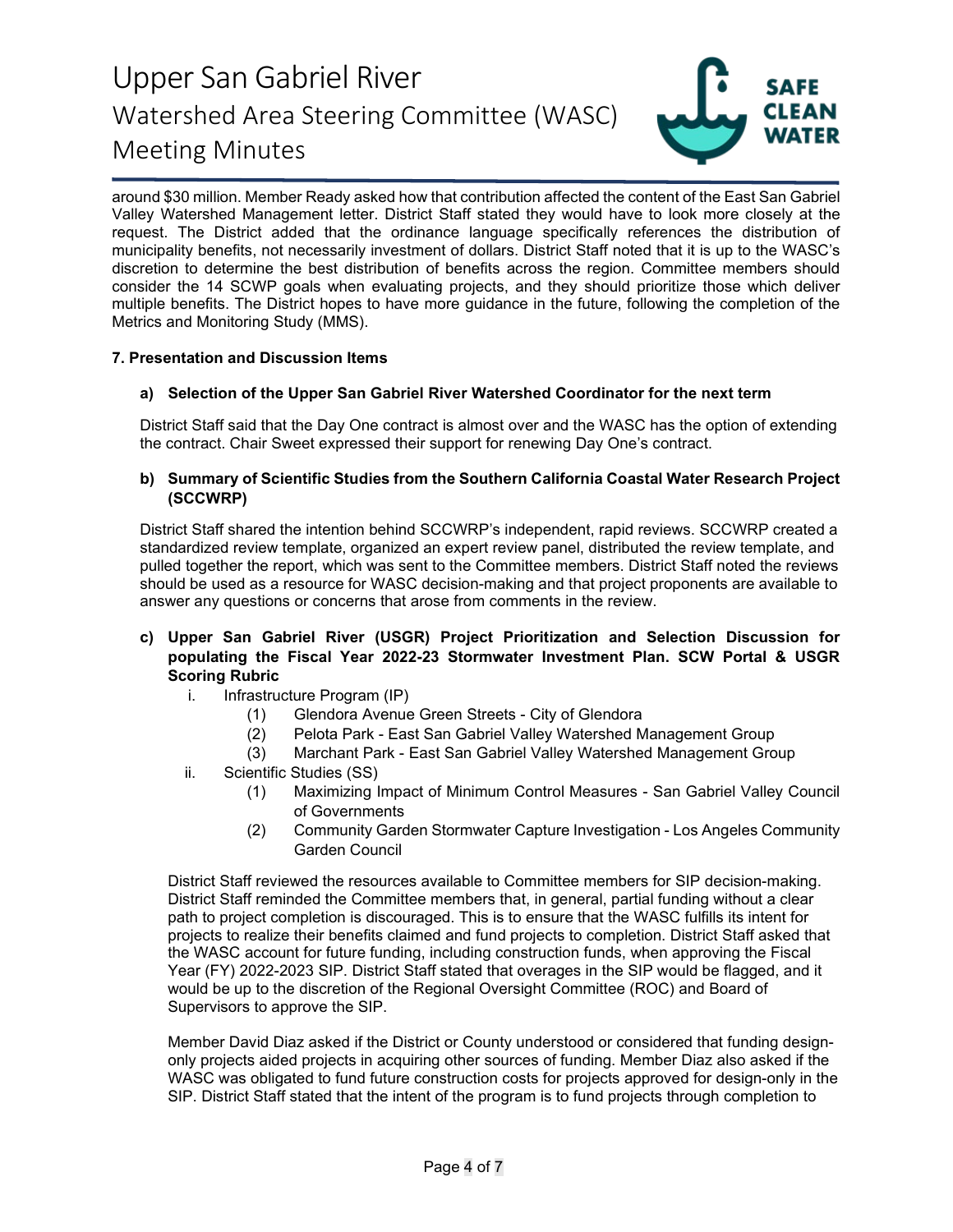

ensure benefits claimed are realized. District Staff stated that they understood that once projects have gone through design, the projects may be more competitive for grant funding for construction costs. Member Diaz asked if the SIP tool includes estimated construction costs. District Staff confirmed that this was true in the scenario that was being presented.

Member O'Brien encouraged the WASC members to read the letter sent by the East San Gabriel Valley Watershed Management Group. The letter emphasizes that the realization of benefits is tightly tied to funding, and compares the benefits delivered to the East San Gabriel group to other cities and areas that have received SCWP funding. The letter also discusses drainage area, project storage capacity, annual stormwater capture, dry weather inflow, 85<sup>th</sup> percentile storm capture, and zinc concentrations, one of the controlling pollutants for the region. Member O'Brien stated that the letter included more than what was discussed during the Public Comment period and reiterated Garwick's reference to Section 18.07.B.2.D. Member O'Brien recommended the WASC members read the letter and added that at 3 pages in length, it is concise.

Chair Sweet asked District Staff to pull up the SIP with all previously funded projects. Overages were shown in FY 23-24 and FY 24-25, with a total five-year overage of 131%. Chair Sweet asked if awards could be shifted across years. District staff showed the approved Round 2 SIP, which did not include construction costs.

Member Carver noted that the Lone Hill Park and Fairplex projects planned to delay construction. District Staff shifted the construction costs for Lone Hill Park to FY 25-26 and the \$29 million of funding for Fairplex project was split equally across FY 25-26 and FY 26-27. Chair Sweet noted the Finkbiner project's construction funding could be shifted back by one year. District Staff reflected this suggestion in the SIP tool.

Member O'Brien suggested focusing on requested funding, instead of including assumed construction costs, stating that including the assumed construction costs was painting a dimmer picture than reality. Member O'Brien reiterated Member Diaz's previous comment, that designonly project applicants understand that construction costs may be delayed or not approved. District Staff displayed the scenario without assumed construction costs and clarified that the approved SIP would only include the requested funds and not the assumed construction costs; however, how the budget with assumed construction costs would be shown to the ROC to demonstrate how the WASC is considering future funding. District Staff noted that narrative could be included in this section, recognizing the assumed construction costs are estimates and that applicants are encouraged to work with the watershed coordinator to find other funding sources. Chair Sweet added that such a narrative could include details on how construction costs are likely to be delayed.

Chair Sweet noted that Curt Roth (Glendora Avenue Green Streets Project Consultant) said the Glendora Avenue Green Streets Project could spread its design funding across two years. Sweet suggested shifting \$150,000 from FY 22-23 to FY 24-25.

Member Diaz expressed support for all projects submitted and noted that they would like to see all the design-only projects and the scientific studies funded, so they can move forward. Member Diaz added that the SIP should include Watershed Coordinator costs as well. District Staff clarified that Watershed Coordinator costs are already included in the budget.

Chair Sweet asked if project proponents could speak, regarding redistributing funds across years. Member Carver pointed out that spreading the funds across fiscal years would not fix the overages. Member Carver suggested granting 2/3 of the funding request for the Glendora Park and Marchant Park projects in FY 22-23 and granting the remaining 1/3 in FY 23-24. Tori Klug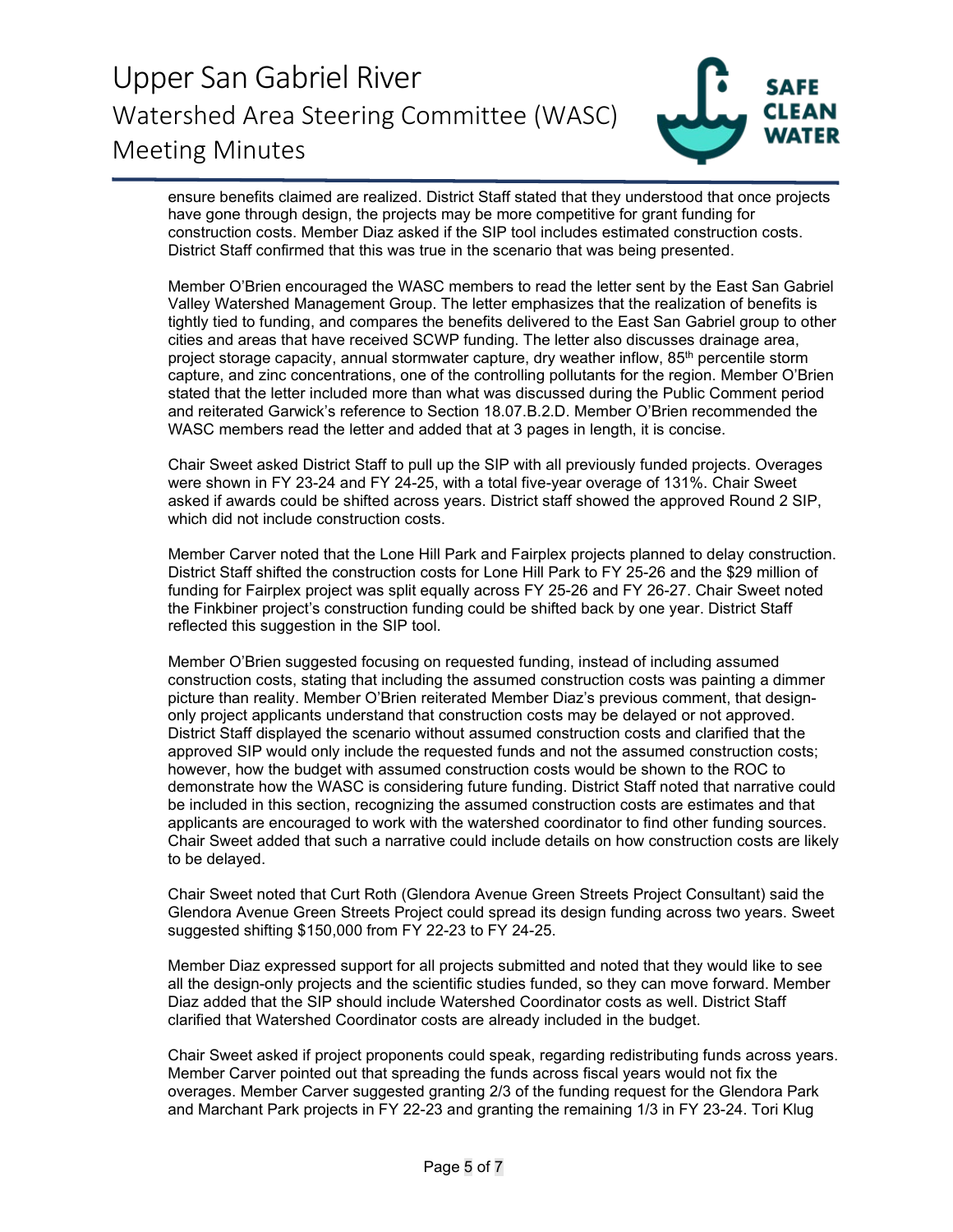

(Stantec, Regional Coordination) noted that no funds could be added to FY 23-24 without overages.

Juan Diaz-Carreras (Community Garden Stormwater Capture Investigation study representative) thanked Member Diaz for their support and made themselves available for any questions. Diaz-Carreras reiterated the benefits of the study to the community and the gardeners.

Member O'Brien asked what the SIP would look like with the Glendora Avenue Project removed and the Pelota Park and the Marchant Park projects with funds as initially requested. District Staff created a new scenario in the SIP tool.

Member Diaz asked if funds requested for the FY 23-24 from projects previously approved for funding were up to date. District Staff confirmed that these funding requests were updated during the past WASC meeting and asked that project proponents notify District staff of any updates.

Per Member O'Brien's request, District Staff showed the scenario with projects as submitted, excluding the Glendora Avenue Project, which resulted in an allocation of 109% in FY 23-24. Member Carver asked to see the budget if the WASC asked for voluntary budget reduction. District Staff stated that project proponents would need to complete partial funding documentation to verify they could accomplish their original goals with reduced funds.

Member O'Brien asked if the WASC could request voluntary project budget reductions from previously submitted projects as well. Mike Antos (Stantec, Regional Coordination) responded that this may be possible, though it is unclear what the implications would be since it has not yet been done and doesn't support the program goal of realizing approved project benefits through completion. Antos acknowledged that the distribution of resource needs may be different from previous years. Member O'Brien recognized the uncharted nature of the suggestion.

Member O'Brien asked whether District Staff could display realized benefits in relation to each city or watershed group. Antos stated that one of the major outcomes of the MMS study addresses this request and is expected to be completed in mid-2023. Member O'Brien said that they understand that benefits are difficult to quantify and reiterated their concern that some areas were being left behind in terms of equitable distribution of benefits, as discussed in the East San Gabriel Valley Watershed letter. Member O'Brien underscored the importance of public trust and transparency by seeing equitable payback of benefits through the SCWP. Antos agreed that the WASC needs to prioritize competing interests and needs in the watershed and affirmed the value of this dialogue.

Member Chris Lapaz observed that funding any of the proposed projects for FY 22-23 would result in overages for FY 23-24. District Staff emphasized the importance of leaving space in future years' budget allocations to allow for the funding of future proposed projects.

District Staff stated that with the Marchant Park and Pelota Park Projects included in the SIP, there would be an overage of \$1.8 million across FY 22-23 and FY 23-24. District Staff also said that there is only \$1.9 million available to be allocated for FY 22-23. Member Joshua Nelson suggested that the only way to include these projects in the SIP may be to line them up for funding in future years.

Member Diaz asked to see the scenario for Glendora Avenue Project, Marchant Park Project, and the two scientific studies. District Staff showed this scenario. Member Diaz asked if the Glendora Avenue Project funds could be awarded to FY 22-23, and the scientific studies' second year of funding be moved to FY 24-25. The budget showed overages in FY 23-24 given this scenario.